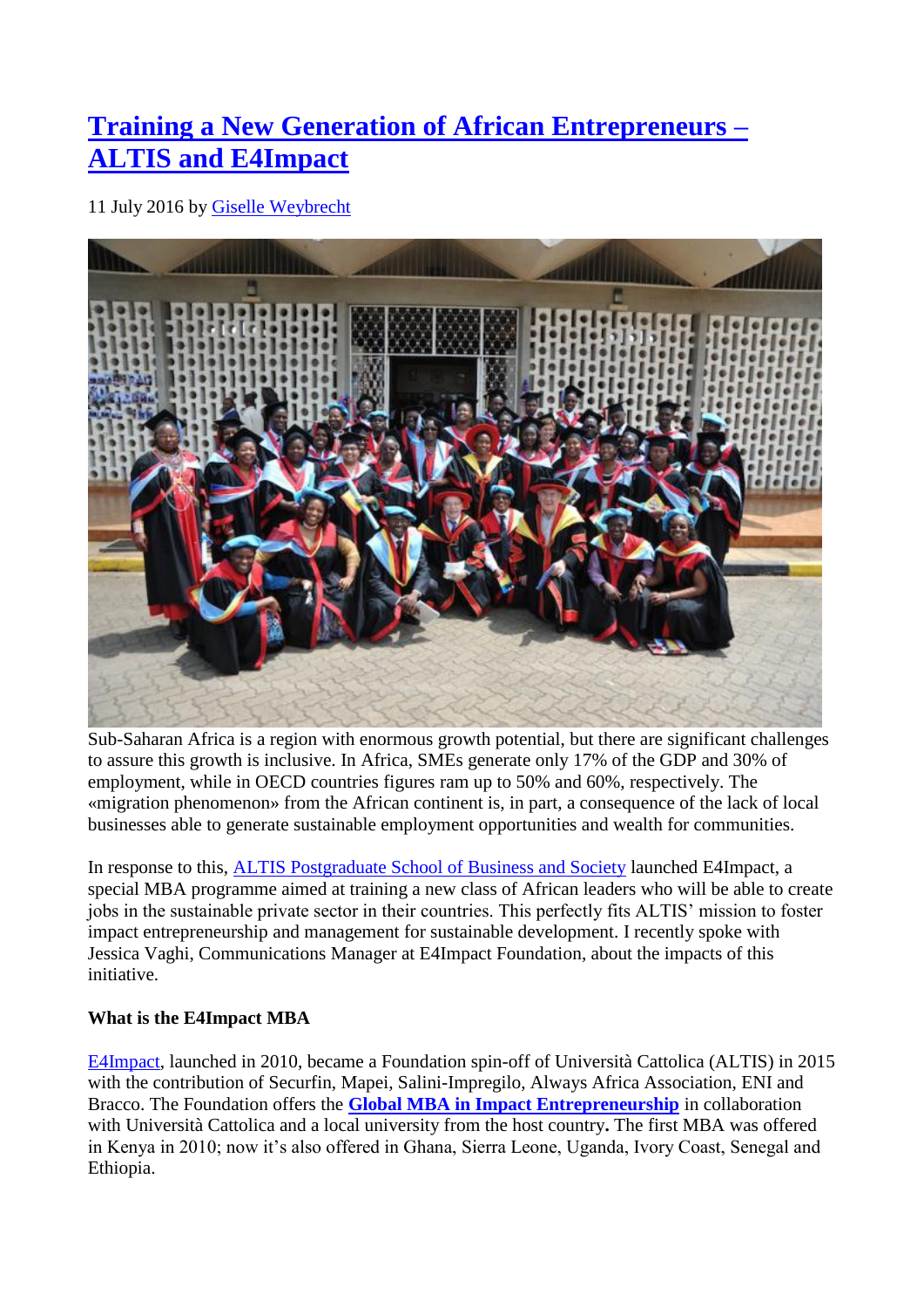The MBA is a unique 12-16 month executive program that guides active and aspiring entrepreneurs in starting or scaling their businesses, providing them simultaneously with an academic and business acceleration experience. It is comprised of a flexible blend of class lessons, distance learning, mentoring and networking events. Furthermore, participants are supported by a Business Coach: a dedicated business consultant that assists them in developing their business plan and establishing an industry network. There are also several occasions for participants to pitch their project to investors and the financial community in order to foster relationships of trust with these actors.

### **How did it come about?**

Would-be entrepreneurs, owners of existing SMEs and successful impact entrepreneurs are hindered in various ways in Sub-Saharan Africa. They lack the business acumen necessary to have dialogue with financial institutions and struggle to find the structure and guidance to systematically test their ideas in the marketplace. Most MBA programs for African people are not aimed at entreprenuers and focus more on theory than on practice. African universities need to enhance their ability to offer educational programs for entrepreneurs, thus becoming a long-term driver of change.

The E4Impact MBA helps attenuate these problems and weakens the probability of collapse of new enterprises. It supports local universities in offering action-oriented entrepreneurial education and in becoming part of a pan-African system. The MBA is not an academic exercise, but applied learning, where entrepreneurs are guided in verifying the feasibility of their business project and in drafting an investor-ready business plan. The program is built around entrepreneurs' business ideas and each academic module works on a particular aspect of running a business (Strategy, Marketing, Accounting & Finance, Operations, HR).

The first iteration of this course was set in Italy. In 2005, ALTIS launched an MBA program for African entrepreneurs. However, many students remained in Europe after the course instead of going back to their countries. Therefore, the program was moved to Sub-Saharan African countries and E4Impact was born with the goal of becoming the leading Pan-African university alliance for training and coaching a new generation of impact entrepreneurs capable of combining economic success with positive social impact.

### **What have been some of the challenges of E4Impact MBA?**

The biggest challenge has been finding an academic formula that suits not only to country's context, but also to the entrepreneurs' needs. The first two MBA editions in Kenya had a full-time formula. Although entrepreneurs liked the programme, it was soon clear that this wasn't the right formula because they had no time to work on their businesses.

Moreover, the old editions followed a continental approach in the sense that people from all over Africa moved to Kenya to attend the MBA. However, creating a network around the entrepreneur and his/her business was not easy if he/she was out of the country.

In its third edition, E4Impact implemented its current academic formula: always aiming to assure students have an African CV that meets International standards.

The current formula is part-time (39 working days in class and distance learning modules) and has a country approach (participants are residents in the country where they attend the MBA). It enables entrepreneurs to keep on with their daily jobs while working on their business projects and helps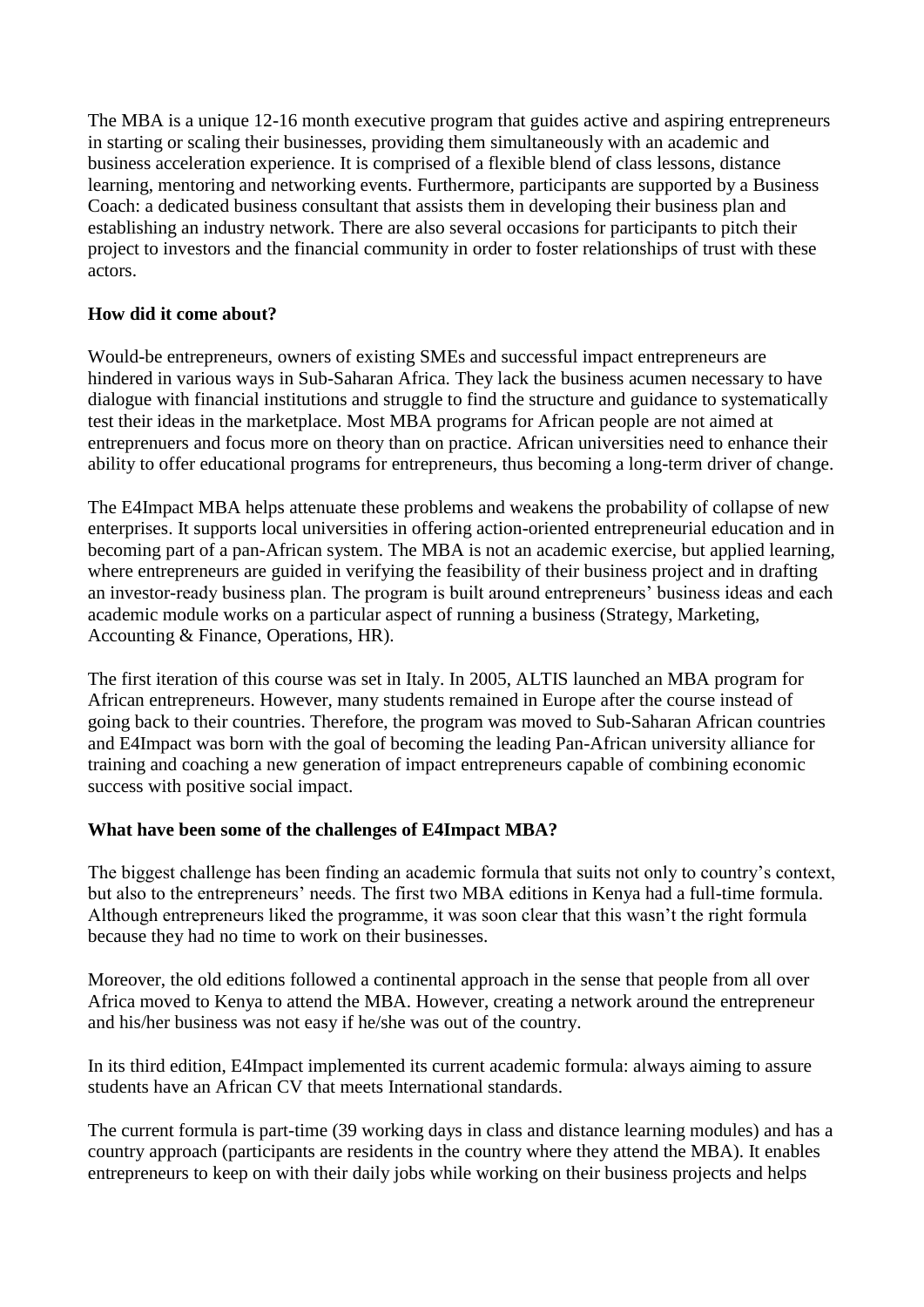establish a solid network of partners that are useful for business development, model testing and validation.

### **What about some of the successes?**

E4Impact counts 196 impact entrepreneurs under training and 185 already trained, 35% of which are women. We calculated that the 73% of alumni have a business in place and they provide 497 jobs.

There are seven local university partners: [Tangaza University College](http://tangaza.org/) (Nairobi), [Catholic Institute](http://www.cibtghana.net/)  [of Business and Technology](http://www.cibtghana.net/) (Accra), [University of Makeni,](http://universityofmakeni.com/wordpress/) [Uganda Martyrs University](http://www.umu.ac.ug/) (Kampala), [Centre de Recherche et d'Action pour la Paix](http://cerap-inades.org/) (Abidjan), [Saint Augustine University of Tanzania](http://www.saut.ac.tz/) (Mwanza) and [Institute Supérieur the Management](http://www.groupeism.com/) (Dakar). E4Impact has trained 35 people among local university staff and professors; in 2017 this figure will rise to at least 63.

In 2012, E4Impact was the first non-American program awarded with the Ashoka Innovation University Award.

E4Impact's greatest success, though, is represented by its entrepreneurs and their impact businesses. For example, Jacqueline Kiage, entrepreneur from the  $2<sup>nd</sup>$  edition of the MBA in Kenya is the co-Founder of Innovation Eye Centre, a health social enterprise that offers high quality, affordable and accessible eye care services to the community in the South Western Region of Kenya and beyond. Osei Bobie, entrepreneur from the  $2^{nd}$  edition of the MBA in Ghana, is Chief Operation Officer & Founder of Farmers' Hope, a Ghanaian enterprise that produces a potent and affordable organic fertilizer with local raw materials that improves the soil structure over long period of time. Similarly, Jody Ogana, entrepreneur from the  $4<sup>th</sup>$  edition of the MBA in Kenya, is General Manager of The GoDown Arts Centre, a non-profit enterprise that provides the first Kenyan multidisciplinary platform for arts, and there are many more.

### **How are these shared in Italy with students as well?**

In 2012, E4Impact launched an internship program for students of the Università Cattolica in Milan to take part in the E4Impact programme. Twenty-four Italian students have already been sent to different African partner universities during the MBA academic year. They have assisted business coaches in his/her job and helped the African entrepreneurs transform their business ideas into bankable business plans. Some of the students also worked on their theses, developing case studies based on successful businesses of E4Impact impact entrepreneurs.

Given the relevance of the experience, E4Impact aims at extending the internship programme to students of other universities focused on sustainability and sustainable development.

### **What's next for the initiative?**

E4Impact aims to offer the MBA in at least 15 African countries by 2020. The final objective is to become the leading Pan-African alliance of universities focused on sustainability, able to support a growing basin of African impact entrepreneurs. In 2017, E4Impact MBA will be offered also in Ethiopia, Rwanda and South Africa; by 2020,in Zambia, Zimbabwe, Nigeria, Congo DR and Angola.

Thanks to its MBA, E4Impact facilitates the expansion of African and International SMEs oriented to sustainability in the sub-Saharan area. By matching them with reliable local entrepreneurs,